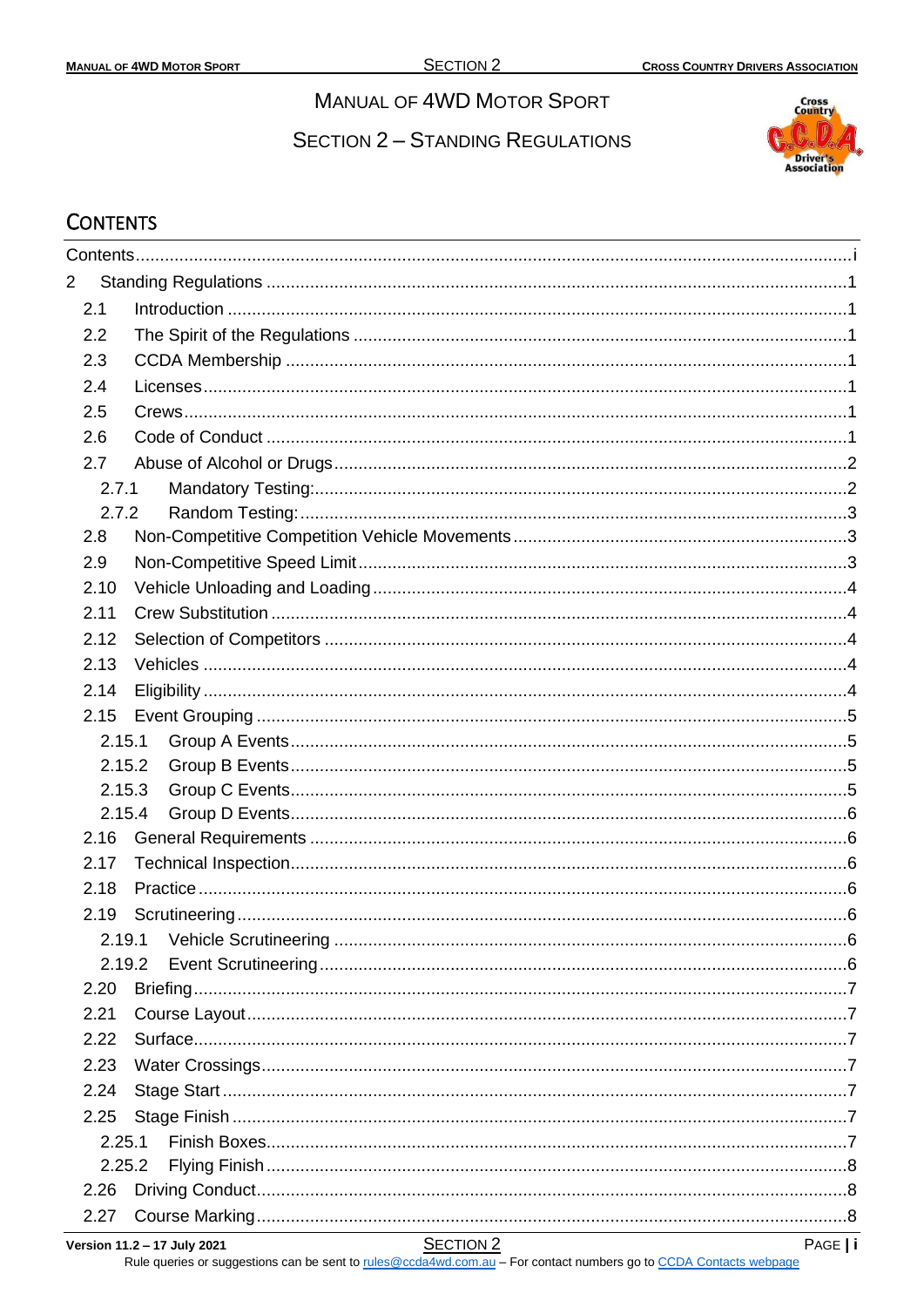| 2.28 |  |
|------|--|
| 2.29 |  |
| 2.30 |  |
| 2.31 |  |
| 2.32 |  |
| 2.33 |  |
| 2.34 |  |
| 2.35 |  |
| 2.36 |  |
| 2.37 |  |
| 2.38 |  |
| 2.39 |  |
| 2.40 |  |
| 2.41 |  |
| 2.42 |  |
| 2.43 |  |
| 2.44 |  |
| 2.45 |  |
| 2.46 |  |
| 2.47 |  |
| 2.48 |  |
| 2.49 |  |
| 2.50 |  |
| 2.51 |  |
| 2.52 |  |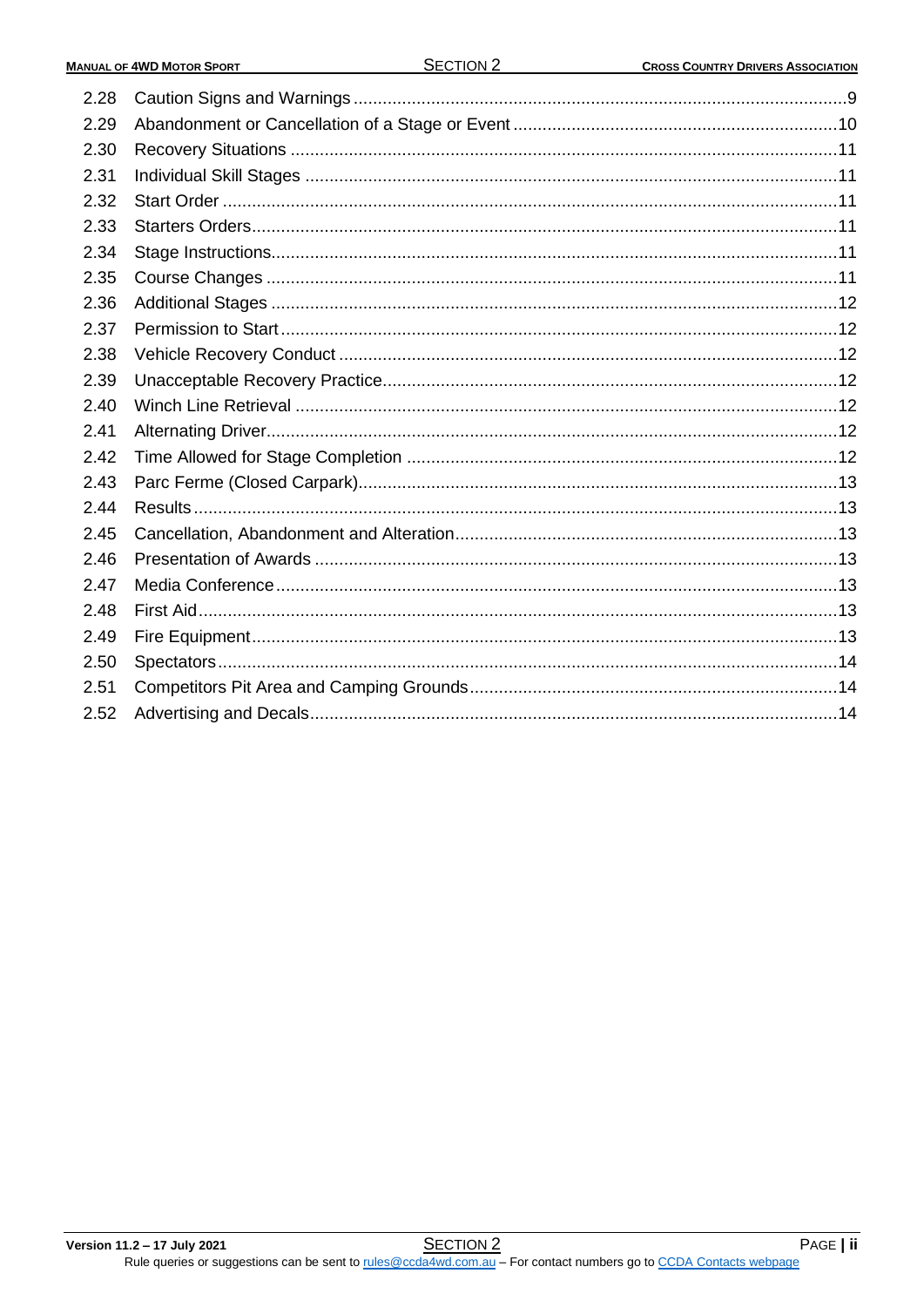# <span id="page-2-0"></span>**2 STANDING REGULATIONS**

## <span id="page-2-1"></span>**2.1 INTRODUCTION**

Cross Country Drivers Association (CCDA) events are a test of driving skill, vehicle reliability and capability, vehicle recovery, navigation and individual skills, taking place on public and/or private land.

Cross Country Four Wheel Drive events involve negotiation of difficult terrain such as contrived and natural obstacles and difficulties including vehicle recovery techniques. Emphasis is on vehicle capability and driver ability rather than speed.

The Cross Country Drivers Association Standing Regulations, Sporting Regulations and Vehicle Specifications shall be augmented by Supplementary Regulations for an Event and all documents shall be read together.

# <span id="page-2-2"></span>**2.2 THE SPIRIT OF THE REGULATIONS**

The regulations shall apply to four-wheel drive vehicles in standard or production configuration, or modified as provided in the Vehicle Specifications, successfully negotiating various terrains under competitive conditions. The use of additional track building aids such as sand ladders and synthetic matting shall not be permitted in CCDA sanctioned events.

Any eligibility matter relating thereto shall be interpreted and applied in accordance with this spirit.

# <span id="page-2-3"></span>**2.3 CCDA MEMBERSHIP**

Competitors, officials, marshals and media personnel participating in CCDA sanctioned Events shall be current members of the CCDA.

## <span id="page-2-4"></span>**2.4 LICENSES**

Each driver shall hold a current, valid (not expired, disqualified, cancelled or under suspension) State, Territory or International driver's licence (including probationary licence). Navigator must hold a minimum of a current Learner's Permit or Probationary Licence.

# <span id="page-2-5"></span>**2.5 CREWS**

Crews shall be a minimum of two people in all Events and Stages and be designated as:

- Driver who may drive and/or navigate.
- Co-Driver who may drive and/or navigate but is commonly the navigator at the start of the Event.
- Navigator who may only navigate.
- Support Crew or Pit Crew who may only help with any tasks other than driving or navigating.

The Supplementary Regulations for each Event shall specify the maximum number of Crew to compete in each vehicle.

# <span id="page-2-6"></span>**2.6 CODE OF CONDUCT**

At all times Competitors and Event Officials shall treat all participants in a courteous and respectful manner.

Competitors shall avoid public argument with each other and officials and all disputes shall be dealt with under the provision for Protests in the Sporting Regulations.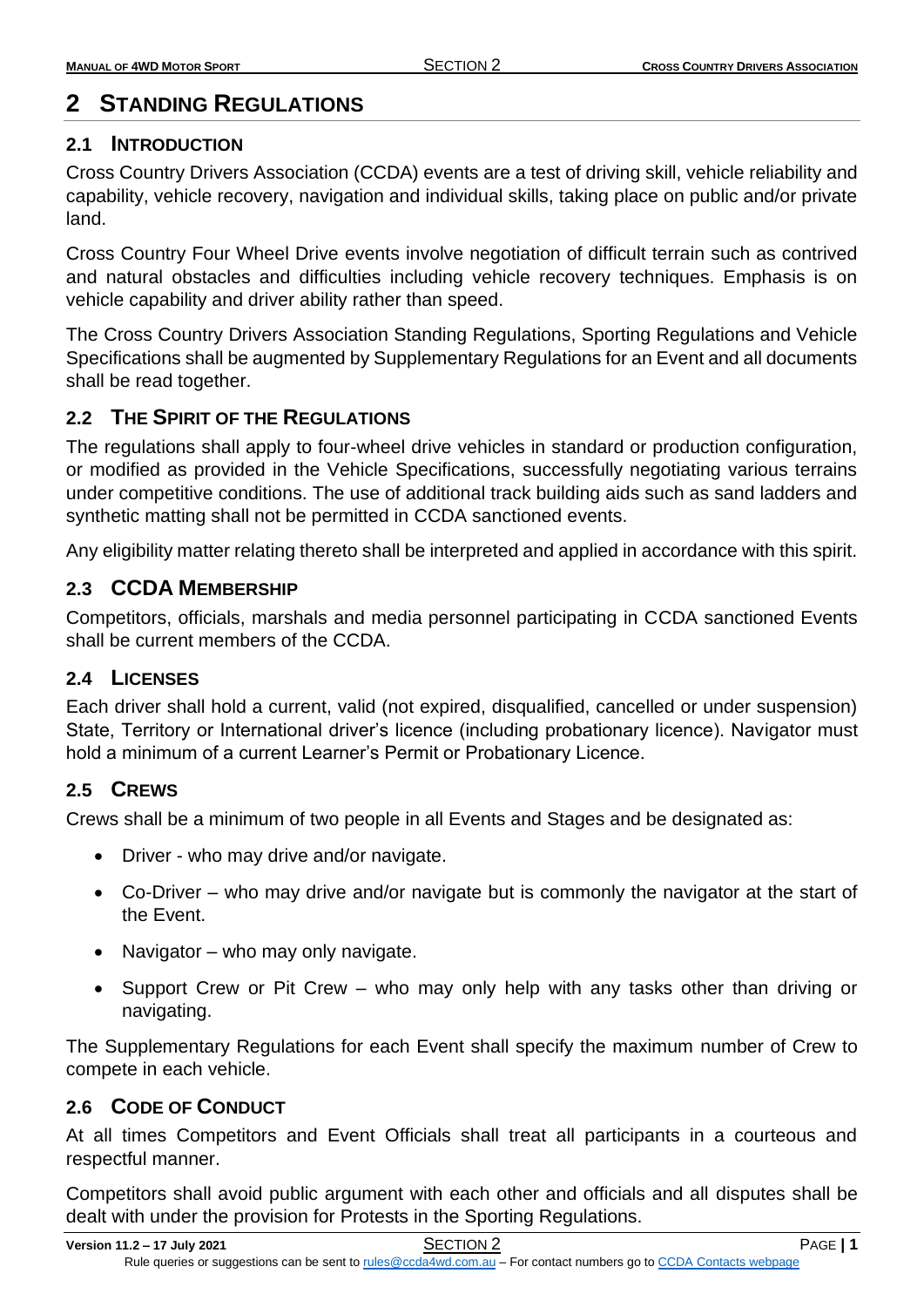Competitors shall abide by an official's instructions.

Verbal or physical abuse by any participant shall attract a penalty.

Any competitor or participant who is found guilty of a serious breach of the code of conduct may be disqualified from further participation in the Event.

# <span id="page-3-0"></span>**2.7 ABUSE OF ALCOHOL OR DRUGS**

The abuse of alcohol or drugs by Competitors or Event Officials at any time during an Event shall not be permitted. Medication prescribed for a Competitor by a doctor shall be accepted, provided such medication does not affect that Competitor's safe performance during the Event. Prescribed medication shall only be taken by the Competitor for whom it is prescribed.

Alcohol shall not be consumed prior to, or during, any competition stages, or before departing for, or during, any transport stages.

## <span id="page-3-1"></span>**2.7.1 MANDATORY TESTING:**

Mandatory blood alcohol content (BAC) testing will be carried out at all CCDA events on all days of competition utilising an Australian standards approved BAC testing device, in accordance to the devices operating instructions and hygiene guidelines.

A BAC testing station will be setup at an advertised location at the event (generally near event control) and manned by CCDA or event approved personnel. The station will be opened 45 minutes prior to driver's briefing each day. Long course events may modify the location and time of testing to suit logistical limitations present in those type of events. The time & place of BAC testing will be advised in supplementary regulations and/or drivers briefing.

Drivers and co-drivers (navigators) must present at the BAC testing station to undertake a primary (vapor) test. this is a non-contact test requiring the subject to count or speak into the machine to detect any alcohol present on the breath.

Both driver and Co-Driver (navigator) must maintain a 0.00 reading at all times that they are still competing in open stages.

### **Upon a negative result:**

The individual will be given a wristband and/or stamp to identify a 0.00 reading for that day. This wristband is to remain on whilst racing and only to be removed at the completion of the day's event or upon returning a positive result at a random breath test throughout the competition.

Marshalls and officials will be advised not to let any team complete a stage if both driver and navigator do not have their wristbands intact.

The individual must record their reading and sign the register at the station.

### **Upon a positive result:**

The Individual must complete a secondary breath test (blowing into the machine directly). If at this point a reading greater than 0.00% is recorded this must be entered into the register and then signed. The team will then incur a 100 point penalty.

After a positive secondary test the individual will have a period of 30 minutes to complete a retest. If at this time a secondary test is greater than 0.00% then they are disqualified from that day's racing.

**Version 11.2 – 17 July 2021** SECTION 2 PAGE **| 2**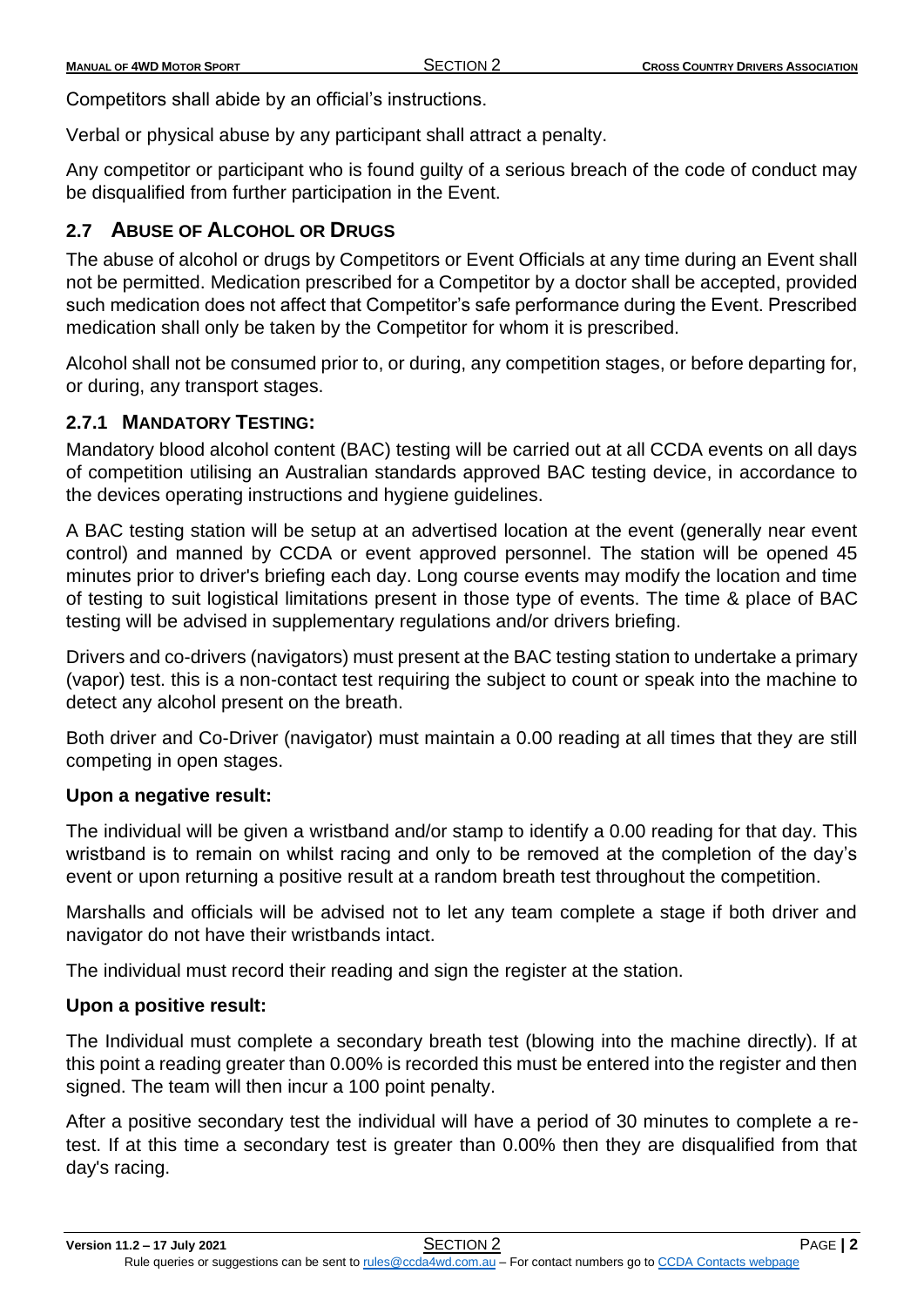If the individual does not present within 30 minutes for a re-test, they are disqualified from the day's racing.

## <span id="page-4-0"></span>**2.7.2 RANDOM TESTING:**

## **Drivers/co-drivers:**

At any time during competition time, while wearing a wristband/stamp as per above you are requested to complete a breath test by an official you must do so.

A positive result above 0.00% BAC will result in immediate disqualification from the remainder of the day's racing.

Refusal will result in immediate disqualification from the event.

Upon completion of the days competitive events removal of the wristband/stamp indicates you have finished racing for that day.

## **Pit crew:**

At any time you are in control of a vehicle and requested to complete a breath test by an official you must do so. BAC limits are in line with the relevant road safety act. (e.g. 0.05 for fully licensed drivers and 0.00 for restricted drivers) If you return a BAC above these limits you will incur a 200 point penalty for your registered team on the first occasion.

On a second occasion of any pit crew within the same team, the team will incur a second 200 point penalty and be disqualified from the event.

This rule applies to anyone onsite operating a vehicle non competitively.

NB: The CCDA suggests at any time you may be over your relevant limit you simply seek another form of transportation.

## **Officials, Marshals or anyone operating a vehicle onsite other than a competitor vehicle on a race stage:**

At any time you are requested to complete a breath test by an official you must do so. BAC limits are in line with the relevant road safety act. (e.g. 0.05 for fully licensed drivers and 0.00 for restricted drivers) If you return a BAC above these limits you may be removed from the event site when safe to do so.

\*\* Event organisers may apply additional restriction on alcohol consumption above and beyond this policy.

Any Event Official or Competitor who suspects another Event Official or Competitor to be under the influence of drugs or alcohol shall refer the matter immediately to the Event Organiser.

# <span id="page-4-1"></span>**2.8 NON-COMPETITIVE COMPETITION VEHICLE MOVEMENTS**

All competing vehicles must refrain from driving on the competition sites when not essential to do so. Transport to and from stages and the pit area, and between stages are acceptable. Using the vehicle as general transport for people or goods around the competition site is prohibited.

# <span id="page-4-2"></span>**2.9 NON-COMPETITIVE SPEED LIMIT**

Any competition or recovery vehicle that is underway on the competition site when not competing must do so at a maximum speed of 5 km/h (walking pace). If the vehicle must traverse an area where spectators or public are present, an official or marshal must chaperone the vehicle through this area. The driver must stop in a safe place and radio the Competition Manager or Stage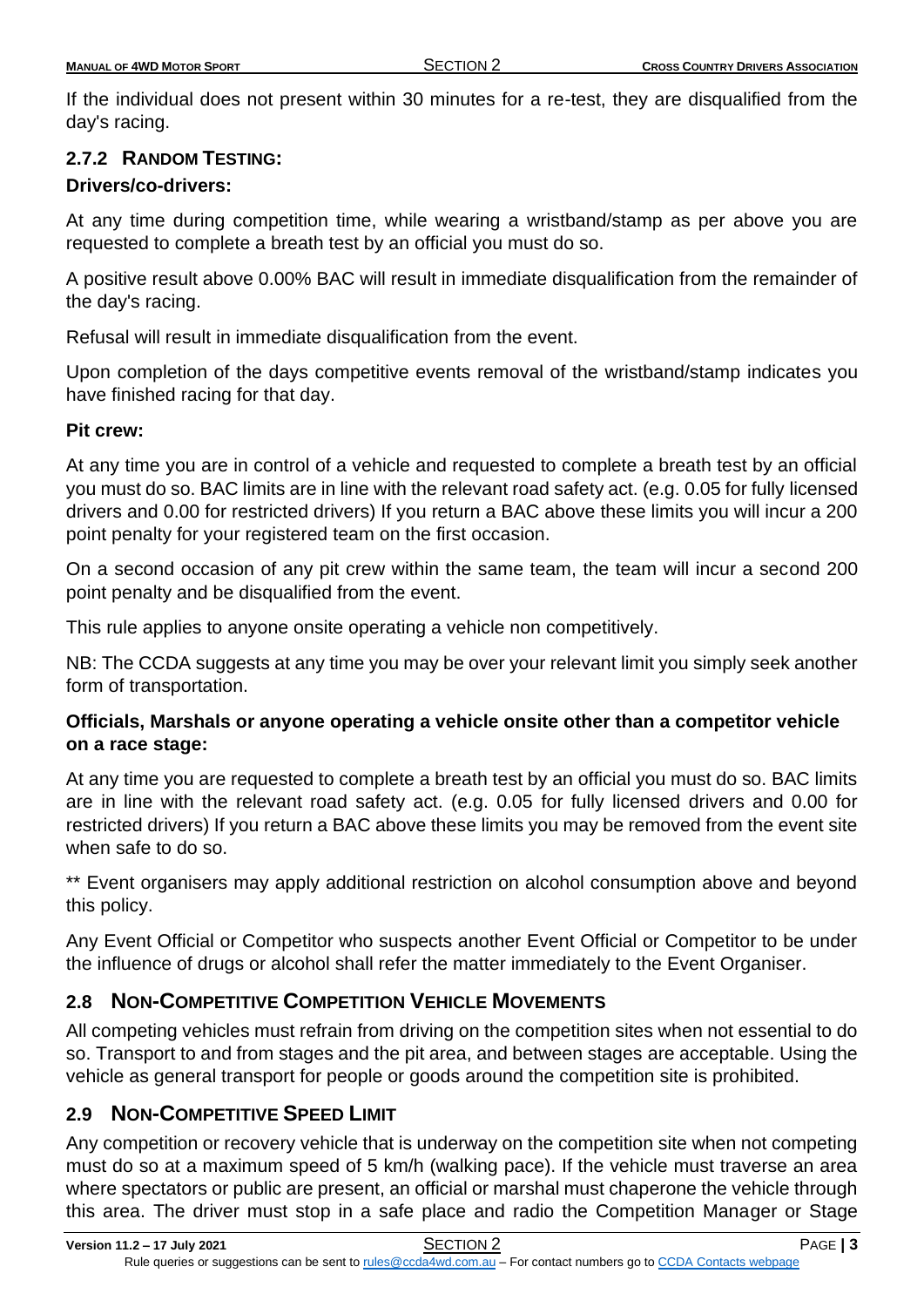| <b>MANUAL OF 4WD MOTOR SPORT</b> | <b>SECTION 2</b> | <b>CROSS COUNTRY DRIVERS ASSOCIATION</b> |
|----------------------------------|------------------|------------------------------------------|
|                                  |                  |                                          |

Manager to arrange for an official or marshal to assist before proceeding. If a competition vehicle is observed to be speeding on the competition site a 20 point penalty will apply on the first offence, a 100 point penalty will apply for any subsequent offences. The Competition Manager reserves the right to disqualify any team who repetitively breaks the speed limit or causes undue risk to any other person.

## <span id="page-5-0"></span>**2.10 VEHICLE UNLOADING AND LOADING**

Competition vehicles must be loaded and unloaded only in the area designated to do so. This area shall be fenced or bunted and public, spectators and non-essential persons prohibited entry. Vehicles must then be moved to the pit are via the most direct route while adhering to the noncompetitive speed limit.

# <span id="page-5-1"></span>**2.11 CREW SUBSTITUTION**

The original Crew as advised on the Event entry form may only be changed with the approval of the Event Organiser. Any Crew which includes a person not identified to and approved by the Event Organiser shall be disqualified. Substitution of a driver or navigator shall incur a penalty of 100 points for each substitution over the course of an event.

# <span id="page-5-2"></span>**2.12 SELECTION OF COMPETITORS**

Supplementary Regulations shall specify the means of selection of Competitors. The selection method shall be based on the competency and/or experience of applicants and shall be commensurate with the degree of difficulty anticipated for the Event.

## <span id="page-5-3"></span>**2.13 VEHICLES**

A high standard of presentation shall be insisted upon at all times. Any vehicle considered to be of an inappropriate standard of preparation may not be permitted to start, at the discretion of the Event Scrutineer. A vehicle that is accepted by the Event Scrutineer shall not be substituted.

## <span id="page-5-4"></span>**2.14 ELIGIBILITY**

The Event Organiser may invite entries for vehicles belonging to any or all of the following classes as defined by the Vehicle Specifications. Vehicles may only compete in the Event Group specified

| <b>GROUP A EVENTS:</b>            | Challenge Class.                      |
|-----------------------------------|---------------------------------------|
| <b>Standard Class.</b>            | <b>GROUP C EVENTS:</b>                |
| Touring Class.                    | <b>Production Class.</b>              |
| <b>Production Class.</b>          | <b>Modified Production Class.</b>     |
| <b>Modified Production Class.</b> | <b>Open Class</b><br>Challenge Class. |
| Challenge Class.                  | <b>GROUP D EVENTS:</b>                |
| <b>GROUP B EVENTS:</b>            | <b>Production Class.</b>              |
| Touring Class.                    | <b>Modified Production Class.</b>     |
| <b>Production Class.</b>          | Challenge Class.                      |
| <b>Modified Production Class.</b> |                                       |

Event Supplementary Regulations shall specify the vehicle classes permitted for that Event.

**Version 11.2 – 17 July 2021** SECTION 2 PAGE **| 4** Rule queries or suggestions can be sent to [rules@ccda4wd.com.au](mailto:rules@ccda4wd.com.au) - For contact numbers go to [CCDA Contacts webpage](https://ccda15.wildapricot.org/page-1362463)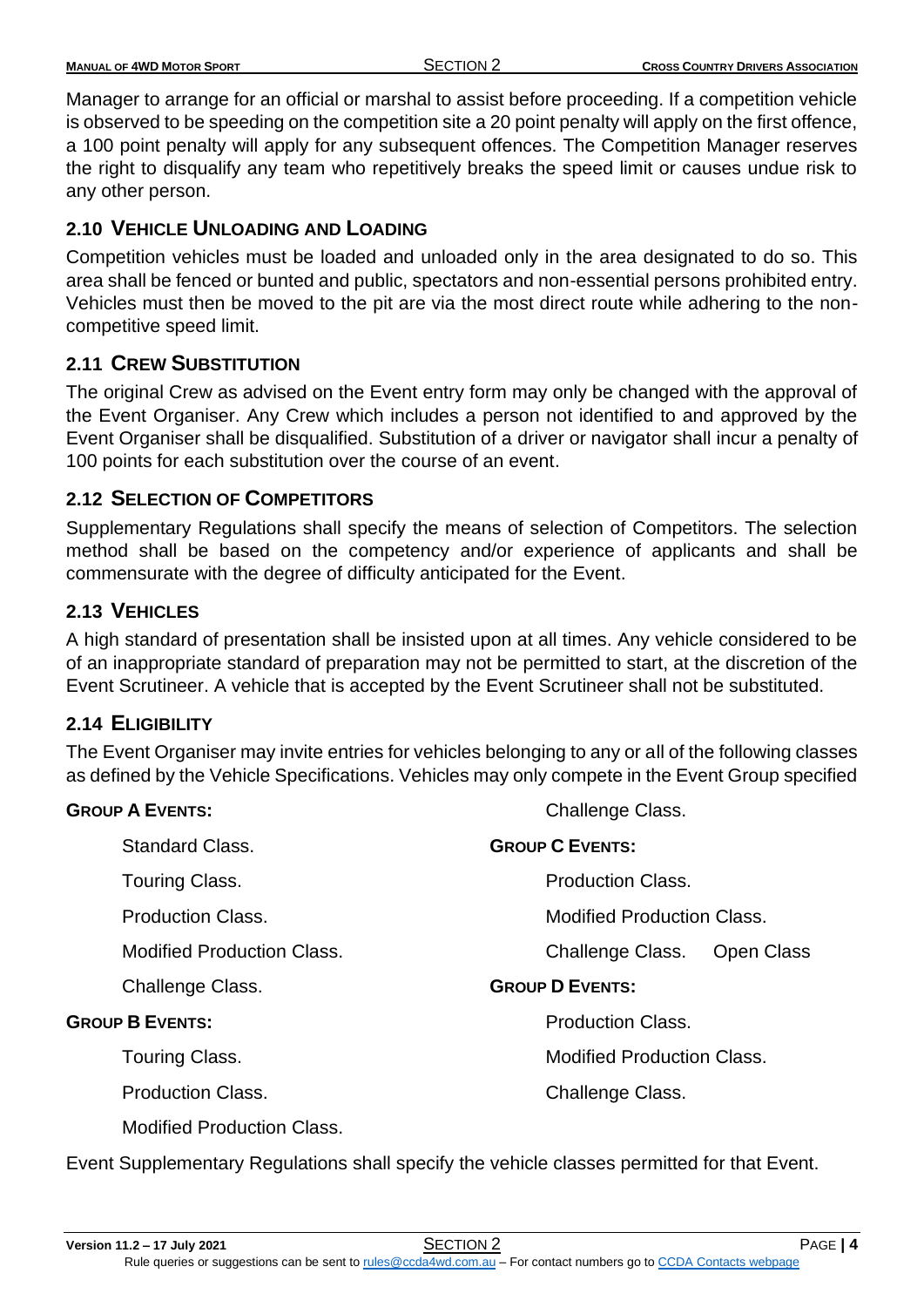# <span id="page-6-0"></span>**2.15 EVENT GROUPING**

Events shall be grouped by the nature of the terrain and the degree of difficulty of the exercises to be performed. The CCDA shall approve the grouping for each event.

# <span id="page-6-1"></span>**2.15.1 GROUP A EVENTS**

Group A Events shall include traversing open public roads and shall not be timed. Competitors and vehicles travelling on public roads shall comply with all applicable statutory rules and regulations.

# **2.15.1.1 NAVIGATION TRIAL**

Navigation Trials may incorporate nominated destinations, clue solving, observation, and map reading. They shall not be timed and may provide for multiple vehicle teams. Several competing vehicles or teams may be on the course simultaneously and there may be manned and unmanned checkpoints.

# **2.15.1.2 OBSERVED SECTION**

Observed Sections may incorporate muddy, rocky and slippery surfaces over steep and difficult terrain. The task shall be to traverse the whole of the Stage non-stop from a standing start, without departing from the marked course or hitting the markers en-route. They shall not be timed and shall be characterised by extended use of low gearing and slow speed. Only one vehicle may be on the course at any time. Recovery locations shall be controlled and there shall be start and finish garages.

# **2.15.1.3 LONG COURSE**

This shall be a driving and recovery Stage in which all Competitors compete over similar terrain but not necessarily over the same track. Several competing vehicles may be on the course simultaneously. A Long Course may consist of muddy, rocky, slippery surfaces, steep and difficult terrain which may have controlled self-recovery sections. This type of Stage/s may be judged on distance travelled and may include Individual Skill Stages and Navigation Stages.

# <span id="page-6-2"></span>**2.15.2 GROUP B EVENTS**

# **2.15.2.1 SHORT COURSE**

A Short Course is a driving and self-recovery Stage in which all Competitors compete over the same course. Only one vehicle may be on the course at any time. The course may comprise muddy, rocky and slippery surfaces, steep and difficult terrain, and may have controlled and uncontrolled self-recovery sections. The Stage shall be timed. This type of Stage may be judged on distance travelled and may include Individual Skill Stages and Navigation Stages. Both start and finish boxes may be used.

## **2.15.2.2 OVERLAND COURSE**

This shall be a driving and recovery Stage in which all Competitors compete over similar terrain but not necessarily over the same track. Several competing vehicles may be on the course simultaneously. An Overland Course may consist of muddy, rocky, slippery surfaces, steep and difficult terrain which may have controlled self-recovery sections. The Stage/s shall be timed. This type of Stage/s may be judged on distance travelled and may include Individual Skill Stages and Navigation Stages. Start and finish garages or flying finishes may be used.

# <span id="page-6-3"></span>**2.15.3 GROUP C EVENTS**

## **2.15.3.1 SHORT COURSE**

A Short Course shall be a driving and self-recovery Stage in which all Competitors compete over the same course. The course may comprise muddy, rocky and slippery surfaces, steep and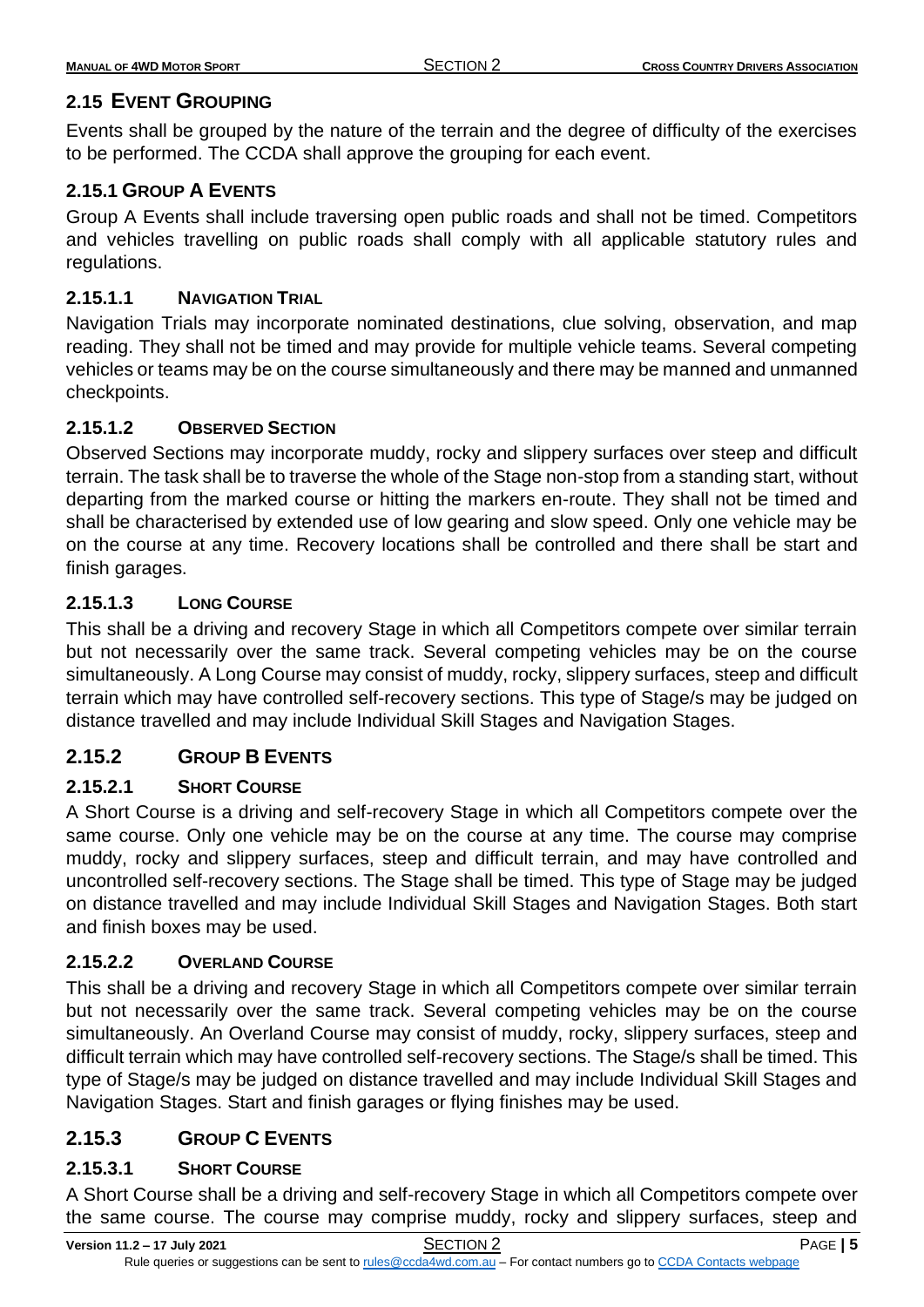| <b>MANUAL OF 4WD MOTOR SPORT</b> | SECTION 2 | <b>CROSS COUNTRY DRIVERS ASSOCIATION</b> |
|----------------------------------|-----------|------------------------------------------|
|                                  |           |                                          |

difficult terrain, and may have controlled and uncontrolled self-recovery sections. The Stage shall be timed. This type of Stage may be judged on distance travelled and may include Individual Skill Stages. Start and finish garages may be used.

## <span id="page-7-0"></span>**2.15.4 GROUP D EVENTS**

## **2.15.4.1 SHORT COURSE / TUFF TRUCK CHALLENGE - NON TIMED EVENTS**

A Short Course shall be a driving and self-recovery Stage in which all Competitors compete over the same course. Only one vehicle may be on the course at any time. The course may comprise muddy, rocky and slippery surfaces, steep and difficult terrain, and may have controlled and uncontrolled self-recovery sections. The Stage shall NOT be timed. Speed is not the determining factor. This type of Stage may be judged on distance travelled and may include Individual Skill Stages. Start and finish garages & point progression markers may be used.

## <span id="page-7-1"></span>**2.16 GENERAL REQUIREMENTS**

Vehicles shall comply with the Standing Regulations, Sporting Regulations and the Vehicle Specifications for the relevant Cross Country Four Wheel Drive Event Group, and the Supplementary Regulations for the Event.

# <span id="page-7-2"></span>**2.17 TECHNICAL INSPECTION**

Vehicles may be required to be submitted at any time for a thorough technical inspection by an Event Scrutineer.

## <span id="page-7-3"></span>**2.18 PRACTICE**

Practice shall not be permitted for Cross Country Four Wheel Drive Events on the site of the Event, unless otherwise advised in the Supplementary Regulations.

The Competition Manager may provide a test area, away from any public or other competitors with marshals to ensure safe testing of vehicle repairs.

## <span id="page-7-4"></span>**2.19 SCRUTINEERING**

### <span id="page-7-5"></span>**2.19.1 VEHICLE SCRUTINEERING**

Each competing vehicle shall undergo a detailed vehicle safety, modification & equipment examination, in order to obtain a log book.

A log book is mandatory before a vehicle can participate in any event, including any reconnaissance, practise or prologue.

Once a vehicle has been scrutineered and been issued with a log book it is deemed to have passed scrutineering unless it is involved in an incident. It is the driver's responsibility of any vehicle involved in an incident, or which suffers significant mechanical failure, e.g. loss of brakes or steering, to present their vehicle for re-examination before being permitted to take further part in an Event.

Vehicles must be re-scrutineered and log book stamped annually. This must occur prior to any event that is on or after this date.

# <span id="page-7-6"></span>**2.19.2 EVENT SCRUTINEERING**

All vehicles shall present at the start of an event for event scrutineering which includes but is not limited to: - Technical Inspection; Rollover Protection Inspection; Recovery & Safety Equipment Inspection; and any special equipment that is required to participate in that Event.

**Version 11.2 – 17 July 2021** SECTION 2 PAGE **| 6**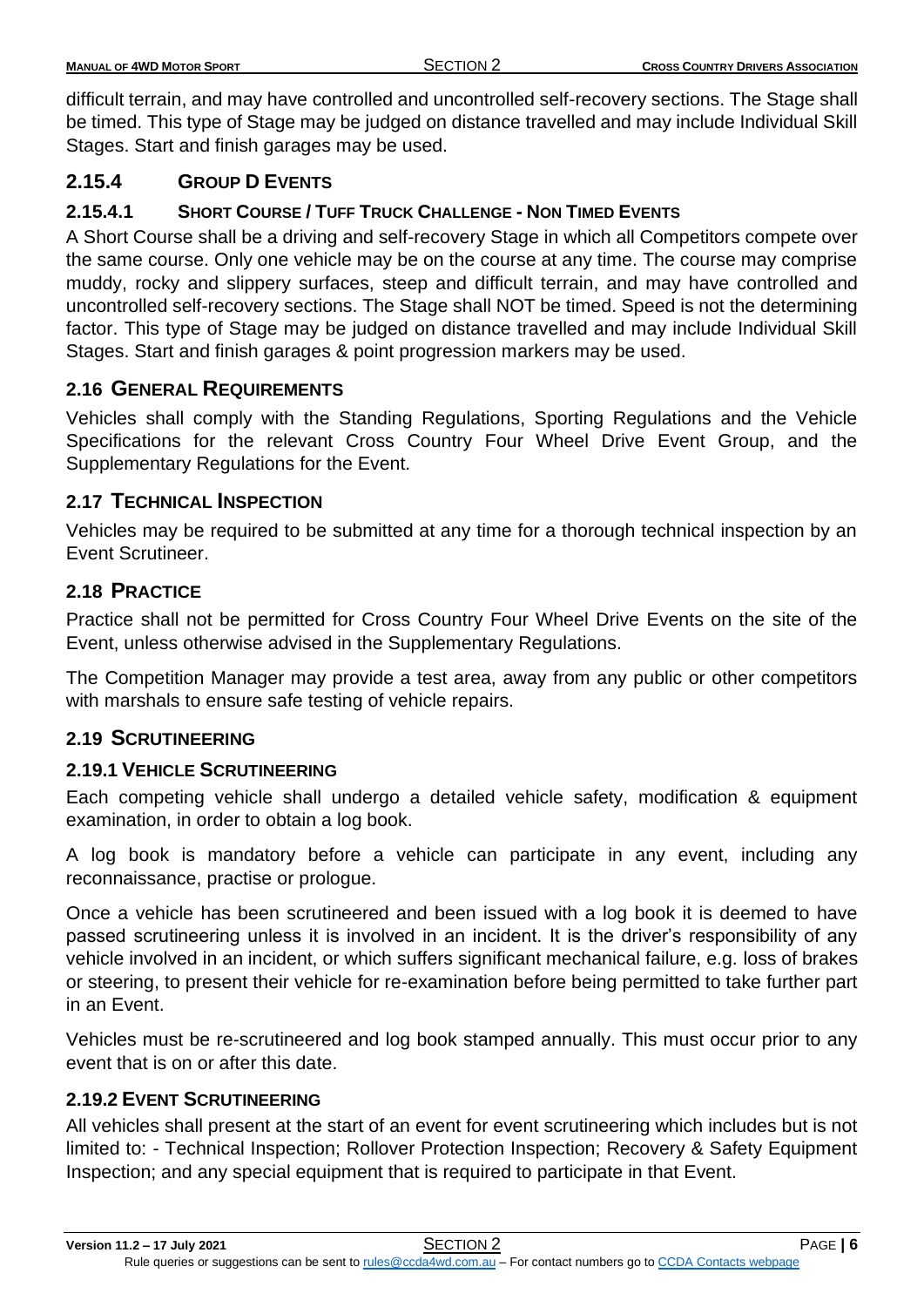| <b>SECTION 2</b><br><b>MANUAL OF 4WD MOTOR SPORT</b> | <b>CROSS COUNTRY DRIVERS ASSOCIATION</b> |
|------------------------------------------------------|------------------------------------------|
|                                                      |                                          |

Any vehicle that does not comply with any part of the Event Scrutineering will not be eligible to participate in that Event.

No vehicle shall compete, or continue to compete after any re-examination, without the approval of the Event Scrutineer.

Event Scrutineering shall be outlined in the Supplementary regulations.

# <span id="page-8-0"></span>**2.20 BRIEFING**

The Event Organiser shall provide for a briefing of Competitors and Officials before the start of any Event and/or Stage. Such briefing may be verbal or written or both.

# <span id="page-8-1"></span>**2.21 COURSE LAYOUT**

The course shall be laid out consistent with the challenging nature of Cross Country Four Wheel Drive Events. Event Organisers must ensure the course is laid out clearly and there is no ambiguity nor should any safety issues be affected by the layout.

## <span id="page-8-2"></span>**2.22 SURFACE**

The surface of the course may be varied, as may the terrain, in order to test the Competitor's skill level in a range of off road conditions; e.g. ruts, water crossings, ascents, descents and wet and dry tracks.

# <span id="page-8-3"></span>**2.23 WATER CROSSINGS**

The depth and duration of water crossings should be such that a Competitor's ability to complete the Event is not unduly jeopardised. The Event Organiser shall ensure there is a clear and safe passage through any deep water

# <span id="page-8-4"></span>**2.24 STAGE START**

The Start shall be clearly marked by two pegs, one on each side of the course. In a timed event if a Competitor "jumps" the start a 10-second penalty shall be applied. Unless the stage regulations nominate a "reverse start" all starts are in a forward direction.

# <span id="page-8-5"></span>**2.25 STAGE FINISH**

## <span id="page-8-6"></span>**2.25.1 FINISH BOXES**

Finish boxes shall be clearly marked with a finish sign on either of the finish pegs.

The finish box shall be 4 metres long and 4 metres wide, closed with bunting on three sides, leaving the approach side open.

The finish box shall be clearly visible from a distance of 25 metres by Competitors when competing on the course. If the finish box is not visible from this distance a "Pending Finish" sign shall be placed along the course 25 metres before the finish box.

At the finishing box due care must be taken to ensure a safe approach and an overrun exit is clear at all time

Finish boxes shall have adequate spectator and Marshal bunting.

Any overrun of a finish box in a manner deemed dangerous to others by the Stage Manager, Competition Manager or Event Organiser may be grounds for penalty (DNS) or disqualification at the discretion of the Stage Manager, Competition Manager or Event Organiser.

**Version 11.2 – 17 July 2021** SECTION 2 PAGE **| 7**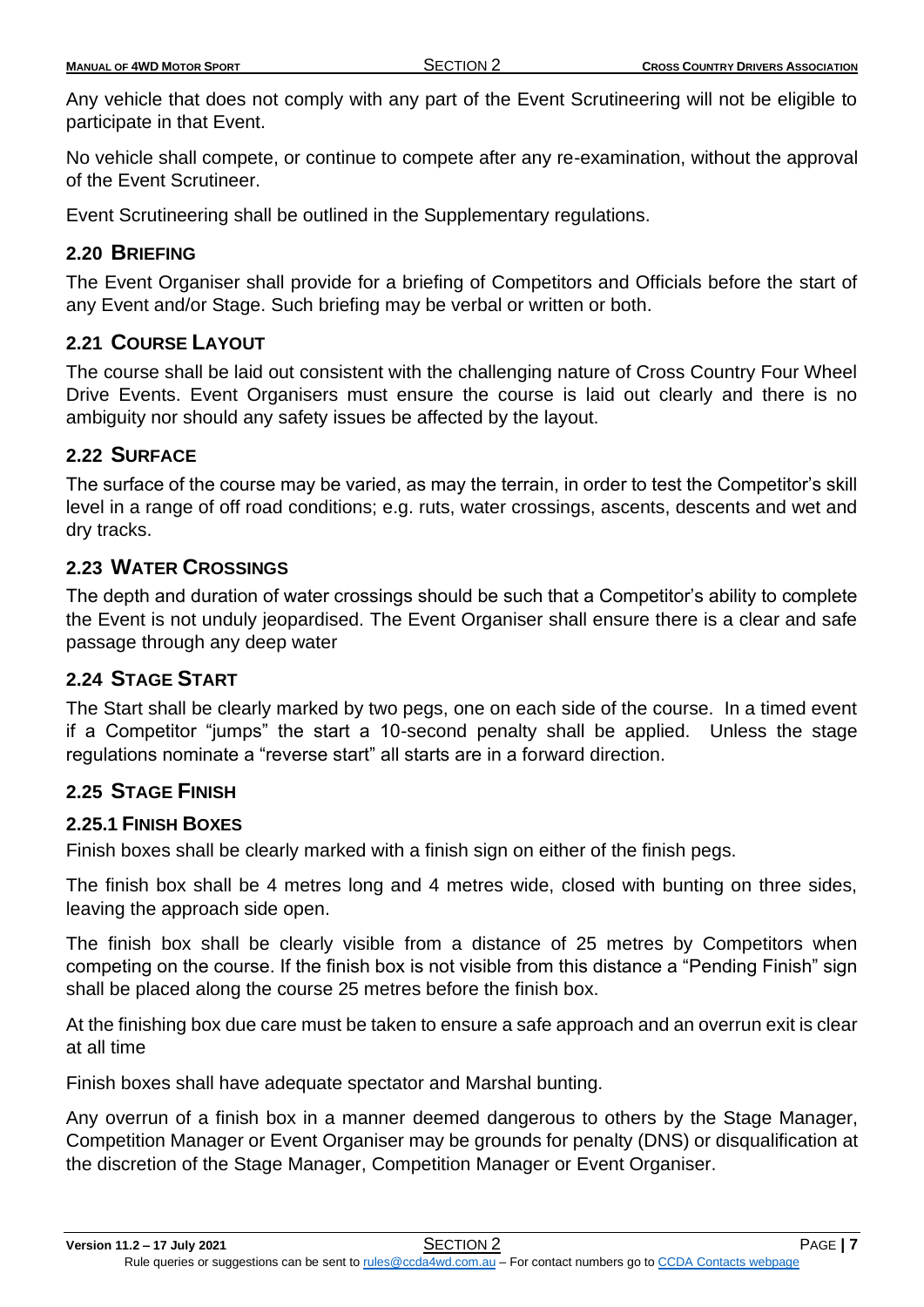# <span id="page-9-0"></span>**2.25.2 FLYING FINISH**

Should several competing vehicles be on a course simultaneously it may be appropriate to have a "flying finish" to minimise potential hazards at the finish point.

The flying finish shall be clearly marked with a finish sign on either of the finish pegs.

The flying finish markers should be clearly visible from a distance of 25 metres by Competitors when competing on the course. If the finish is not visible from this distance a "Pending Finish" sign shall be placed along the course 25 metres before the finish markers.

Sufficient trafficable area shall be allowed beyond the flying finish markers for vehicles to come to a stop safely, clear of following vehicles.

Flying finishes shall have adequate spectator and Marshal bunting.

# <span id="page-9-1"></span>**2.26 DRIVING CONDUCT**

A vehicle alone on a section of a course may use the full width of the course. Should a vehicle be approached by a vehicle from the rear that is either achieving more traction at the time, or is consistently faster, the driver of the leading vehicle shall give the following vehicle right of way as soon as possible, pulling to the side and stopping if necessary.

The desire to overtake shall be signalled by the sounding of the horn and/or the flashing of headlamps and/or radio request.

If a vehicle is winching in a safe location and a following vehicle desires to overtake, and can do so safely without crossing the boundaries of the course, or the live winch cable of the other vehicle, they may do so.

Drivers shall abide by universally accepted practices with regard to minimum impact on the environment.

Competitors shall abide by a Stage Marshal's instructions, including an instruction to stop competing and exit the course.

## <span id="page-9-2"></span>**2.27 COURSE MARKING**

The Event Organiser shall provide a detailed description of each course and advise whether or not it is point-to-point navigation, with or without boundaries, or a restricted course within defined boundaries.

The course shall be clearly defined and arranged in such a way that there is no likelihood of competing vehicles straying from, or of a collision between competing vehicles travelling in opposite directions on adjacent courses or sections of the same course.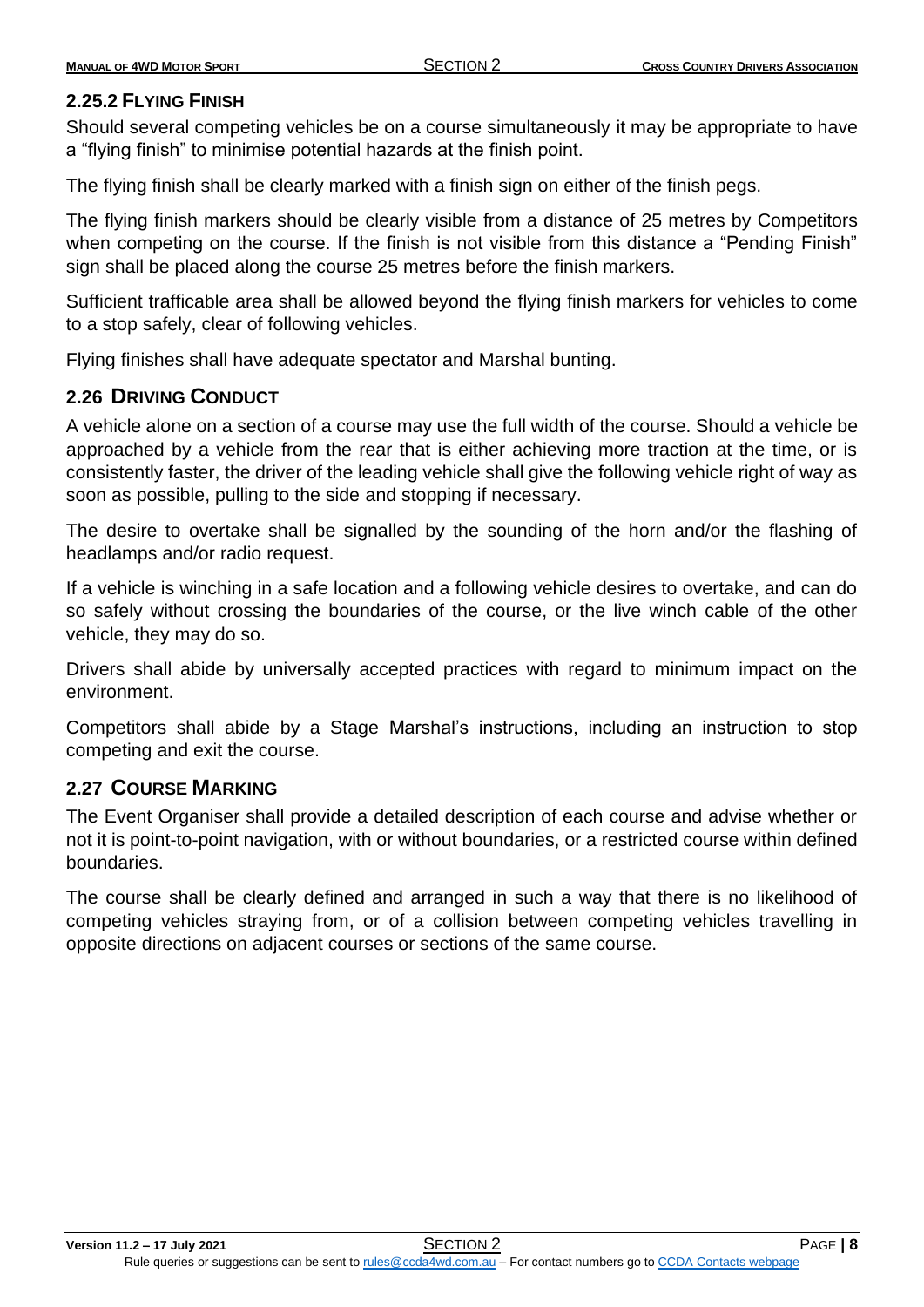

**Directional Sign (Red arrow on White background)**

Examples of all signs used for course marking shall be prominently displayed at the Event location. Directional arrows shall be red, min 250mm long, on a 297mm x 210mm white background. (see above)

Markers shall be placed where they are least likely to be dislodged by competing vehicles.

Gates used on undefined courses shall be comprised of 2 pieces of bunting/tape tied separately around 2 pegs or 2 fixed items such as a tree trunk. Flexible tree branches should not be used. Gates shall be placed in clear view of approaching Competitors.

Gates shall be driven through in the nominated sequence unless advised otherwise during the stage briefing.

# <span id="page-10-0"></span>**2.28 CAUTION SIGNS AND WARNINGS**

Caution signs shall be a red circle, min 200mm diameter, on a 297mm x 210mm white background.



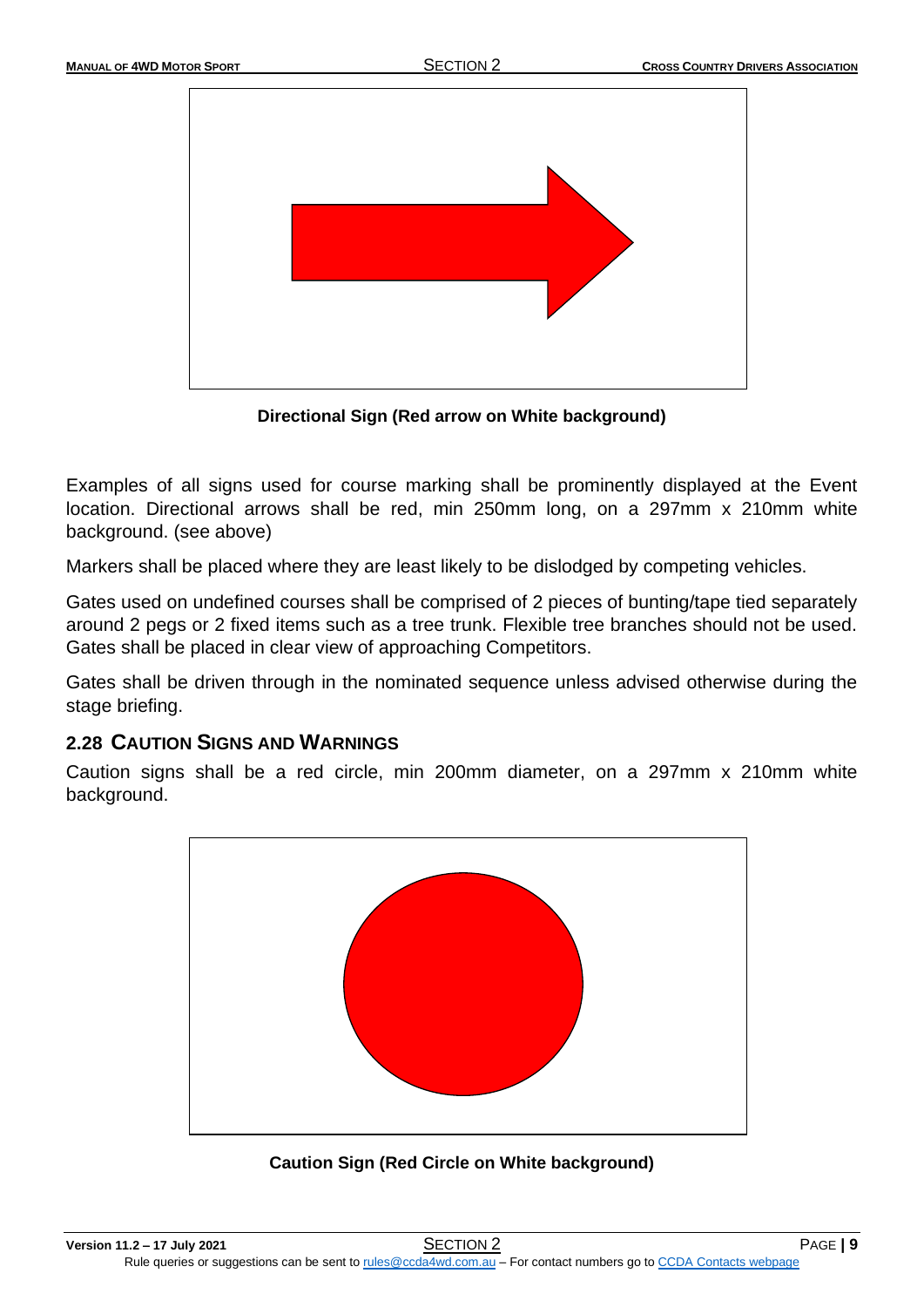Caution signs shall be placed at the subject obstacle on the right hand side of the track 1.5 metres above ground level. Caution Warning signs shall be placed; a) 50 metres before the obstacle and b) 25 metres before the obstacle on the right hand side of the track 1.5 metres above ground level. The absence of any such markings shall not be grounds for protest.

The location of all caution obstacles shall be advised to Crews at the Event and/or Stage briefings.

Caution Warning signs shall be a red disc, min 200mm diameter, on a 297mm x 210mm white background with the relevant distance shown in white on the red circle.



**Caution Warning Sign** (50 metre sign shown)

# <span id="page-11-0"></span>**2.29 ABANDONMENT OR CANCELLATION OF A STAGE OR EVENT**

An Event or a Stage of an Event may be abandoned or cancelled after commencement at the discretion of the Event Organiser. The reasons for the abandonment or cancellation shall be communicated to the Competitors as soon as practical after the abandonment or cancellation at a briefing called for that purpose.

Should twenty percent or more of the qualified field of Competitors have started the Event or Stage subject to the abandonment or cancellation, and further provided that the field started in ranked order for that Event or Stage, then the points earned by the Competitors who started the Event or Stage shall count toward the Event result.

A qualified field shall include those Competitors whose vehicle had passed Event Scrutineering and who subsequently had not withdrawn or been disqualified, and whose vehicle was readied and able to start the Event or Stage.

The balance of the qualified field of Competitors who did not start the Event or Stage before its abandonment or cancellation shall be awarded the same score as the lowest scoring Competitor who started the Event or Stage, except that any penalties incurred by that Competitor shall not be applied to those Competitors who did not start.

Should less than twenty percent of the qualified field start an abandoned or cancelled Event or Stage of an Event, or should the qualified field not start in ranked order for that Event or Stage, then points earned by any Competitor who started that Event or Stage shall not count toward the Event result.

**Version 11.2 – 17 July 2021** SECTION 2 PAGE **| 10**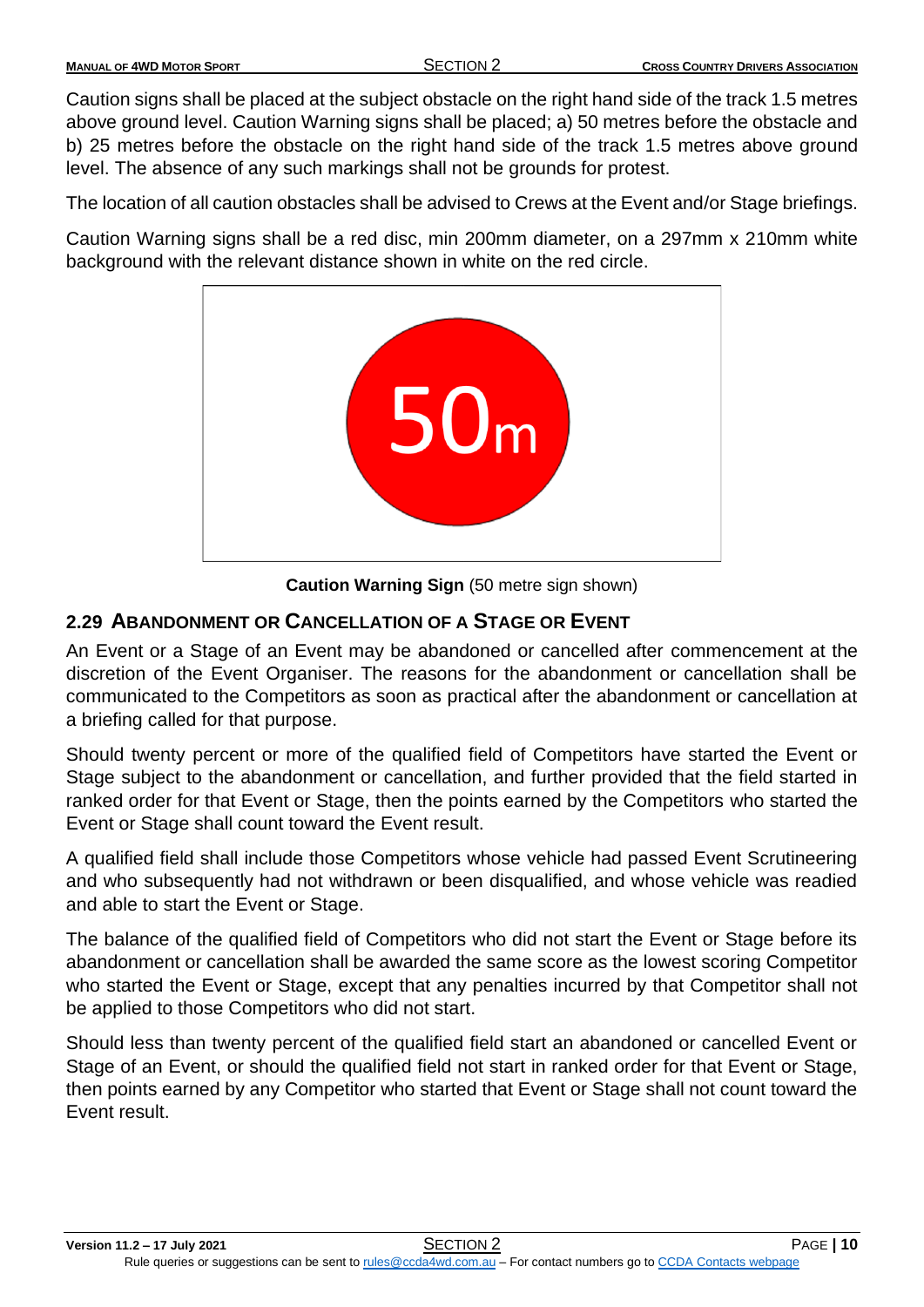## <span id="page-12-0"></span>**2.30 RECOVERY SITUATIONS**

Recovery situations should be incorporated during Stages to emulate common circumstances normally found whilst four wheel driving. Recovery sections should be achievable by Competitors within the allocated time.

## <span id="page-12-1"></span>**2.31 INDIVIDUAL SKILL STAGES**

Individual Skill Stages may involve first aid, navigation, survival, mechanical, or other tasks. If special equipment is required, the details of such equipment shall be included in the Supplementary Regulations. All reference material shall be available to all Competitors prior to the Event. Competitors shall be notified of all reference material used to set the Individual Skill Stages.

# <span id="page-12-2"></span>**2.32 START ORDER**

Vehicles shall start in the order prescribed by the Event Organiser. Options for determining start order may include using the results from the last time the same Stage was completed, by ballot, or by a Prologue. Whenever practical the starting order for subsequent Stages shall be selected by the latest available progressive Event placings. Consecutively run Stages may utilise the same starting order until updated results can be calculated. Once the Event commences Crews with close results shall compete consecutively on the same Stage.

Should any Competitor not attempt or complete any Stage due to accident or mechanical malfunction, the Event Organiser may allocate a starting position.

The driver shall align the forward-most part of the vehicle with the starting pegs at the start of any Stage, or as guided by the starting Marshal.

The driver and co-driver shall each be seated in the vehicle with occupant restraints correctly fastened at the start and finish of each Stage unless otherwise specified by the Competition Manager.

# <span id="page-12-3"></span>**2.33 STARTERS ORDERS**

Drivers shall be under starting Marshal's orders upon arrival at the start line. Any Crew failing to proceed to the start at the direction of an Official may forfeit the run, or may be deemed by the Starting Marshal to have started at his or her designated start time.

## <span id="page-12-4"></span>**2.34 STAGE INSTRUCTIONS**

Stage Instructions shall include start intervals, DNF time, course length and features, location of cautions, special instructions or requirements.

Stage Instructions shall be read to the Competitors from a prepared Stage Instruction sheet by the starting Marshal, or included in Stage route notes or guidebook.

There shall be no variation to the Stage Instructions without the Competition Manager's permission.

## <span id="page-12-5"></span>**2.35 COURSE CHANGES**

If the course has been changed the Competitors shall be notified prior to any Competitor commencing that Stage. Should exceptional circumstances indicate that a course change is necessary after some Competitors have completed a course, only those changes that can be clearly demonstrated to present no advantage nor disadvantage for following Competitors may be implemented. Otherwise the course shall be abandoned.

**Version 11.2 – 17 July 2021** SECTION 2 PAGE **| 11**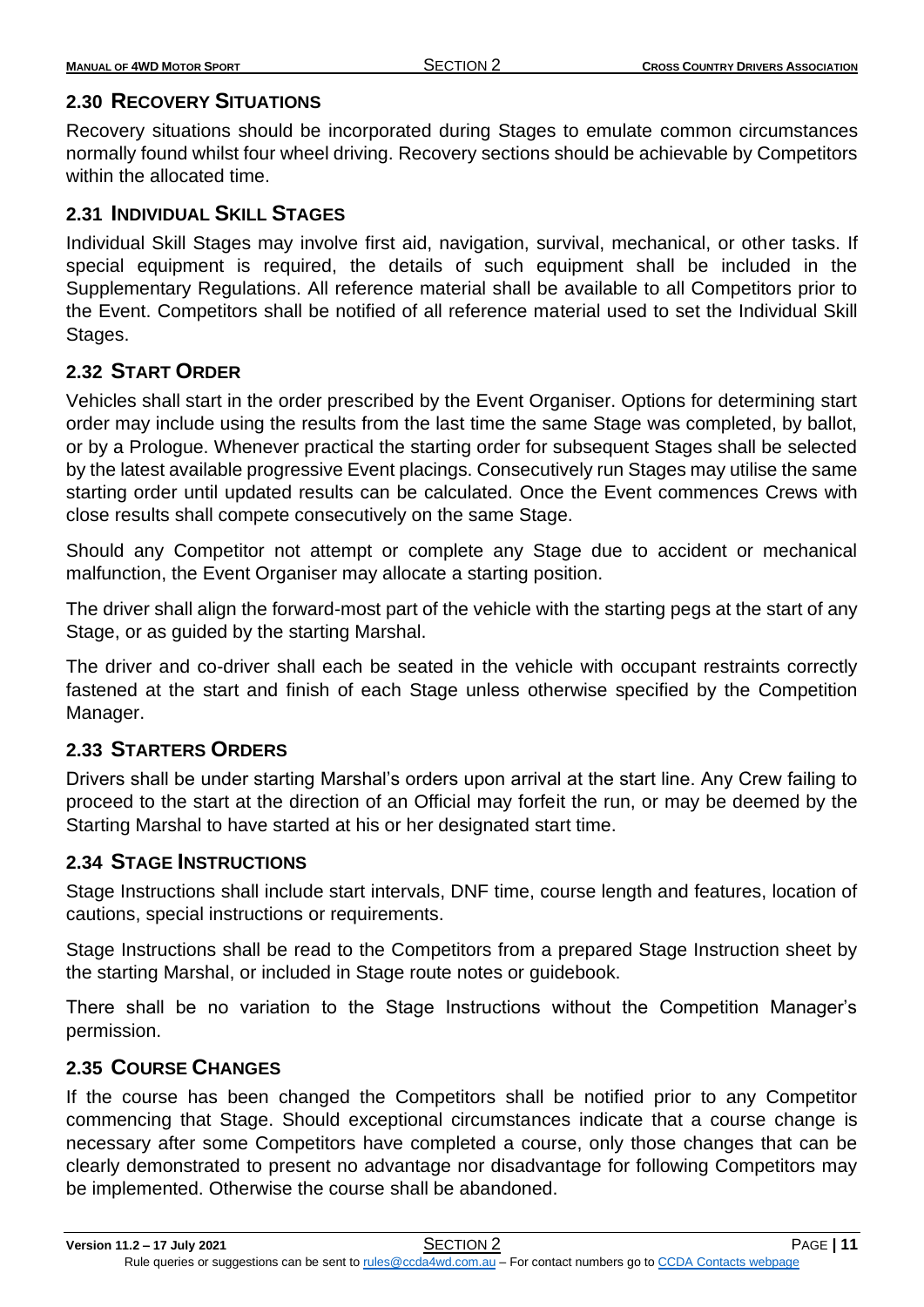Should the course become impassable or unsafe that Stage shall be cancelled except that an alternative course may be selected as an alternative Stage with a new identification number and all vehicles shall then become eligible to start that alternative Stage.

# <span id="page-13-0"></span>**2.36 ADDITIONAL STAGES**

Should it become likely that the Event program may be completed prematurely, and there is reasonable time available, additional Stages may be introduced. Should it become likely that the Event may not finish on time some Stages may be cancelled partially or completely with the authority of the Competition Manager. Adequate notification of any such change, according to the nature of the Event, shall be given and any additional Stage shall have a new identification number and all vehicles shall then become eligible to start that additional Stage.

# <span id="page-13-1"></span>**2.37 PERMISSION TO START**

No Stage may be commenced without the permission of the Competition Manager.

# <span id="page-13-2"></span>**2.38 VEHICLE RECOVERY CONDUCT**

Competitors shall abide by internationally accepted practices during recovery situations described herein. Note that the use of the winching term "cable" within this manual refers to synthetic winch rope.

# <span id="page-13-3"></span>**2.39 UNACCEPTABLE RECOVERY PRACTICE**

All winching shall cease until the following unacceptable practices are corrected:

- a) Failure to use a tree protector of sufficient length to completely encircle a tree or stump being used as an anchor point.
- b) Failure to maintain a cable dampener where required while winching;
- c) The location for dampener for synthetic rope/strap combination shall be at connecting metal objects (e.g. bow shackle, snatch block etc)
- d) Crew members shall not control a winch from outside the vehicle when the cable is live unless a remote controller is used and the crew member is at least 1 metre away from the vehicle.

# <span id="page-13-4"></span>**2.40 WINCH LINE RETRIEVAL**

Crews shall stand clear of a winch line being retrieved and shall keep all body parts clear of the fairlead when rewinding the winch line. Marshals will repeatedly warn crews if they feel that competitors are not clear of the fairlead.

Hooks or loops in the end of the cable shall not be left dangling such that the hook or loop can touch the ground. If the hook or loop is touching the ground at the finish the marshal will award a penalty for "equipment not secured".

## <span id="page-13-5"></span>**2.41 ALTERNATING DRIVER**

Alternating between Driver and Co-driver for any Stage of the Event shall be permitted, unless it is specified otherwise by the Event Organiser or Supplementary Regulations.

# <span id="page-13-6"></span>**2.42 TIME ALLOWED FOR STAGE COMPLETION**

The Event Organiser shall exercise care to ensure that adequate time exists for the completion of each Stage of the Event.

**Version 11.2 – 17 July 2021** SECTION 2 PAGE **| 12**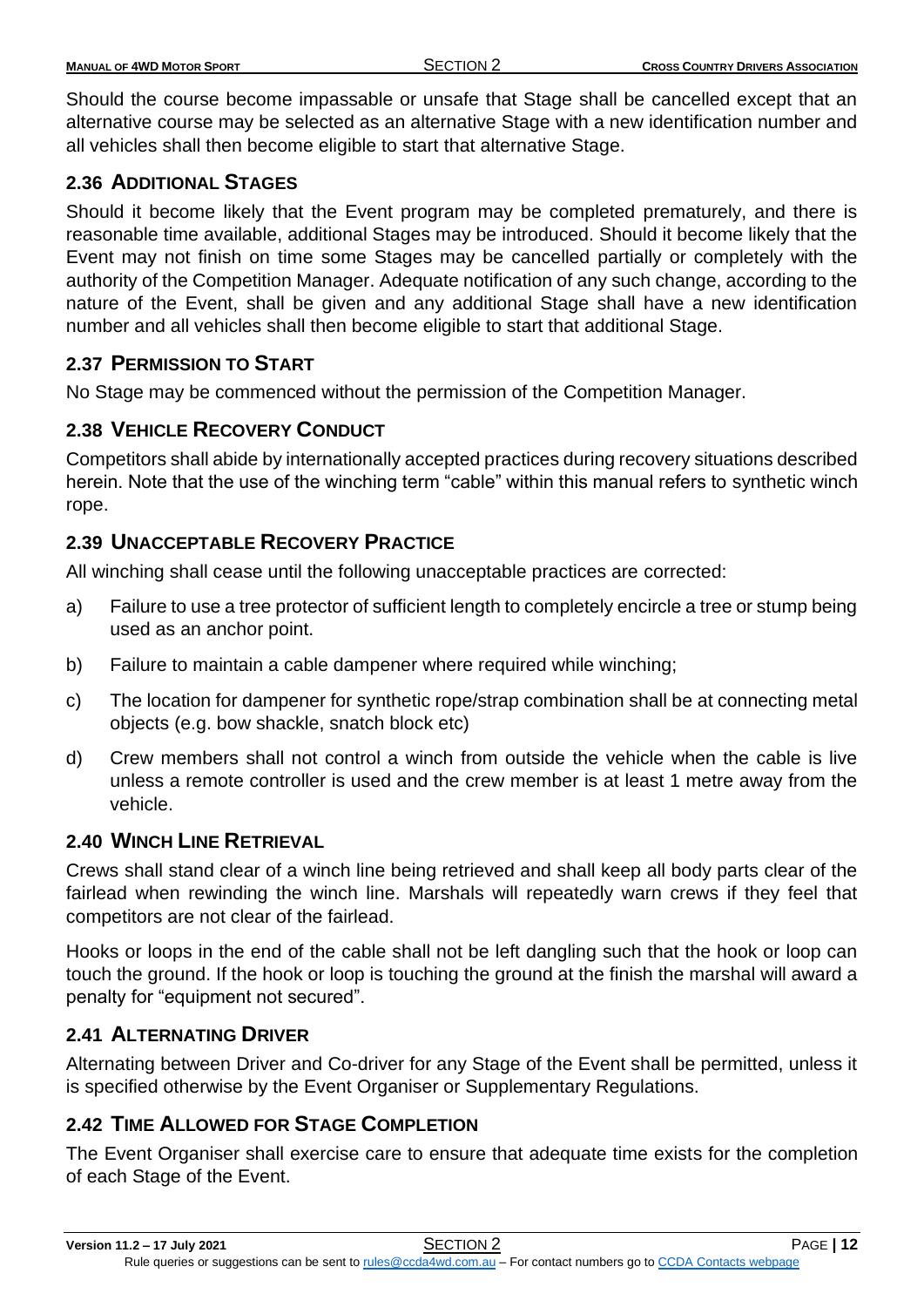# <span id="page-14-0"></span>**2.43 PARC FERME (CLOSED CARPARK)**

A parc ferme or "closed carpark" is used on some events to ensure that all competitors have an equal time to work on their vehicles. During a declared parc ferme, competitors are not permitted to work on their vehicles. The Stage Manager will determine a location for parc ferme and all competitors directed to that location at the end of the stage. During a parc ferme restriction competitors may access their vehicles for food or communications etc. however no work on vehicles shall be undertaken. Once all competitors have completed the stage the parc ferme is declared off and work may be undertaken on vehicles

Should a parc ferme be used at an event, competitors will be advised when this condition is in place.

# <span id="page-14-1"></span>**2.44 RESULTS**

The Event Organiser shall forward results to each Competitor as soon as reasonably possible after the Event.

## <span id="page-14-2"></span>**2.45 CANCELLATION, ABANDONMENT AND ALTERATION**

The Event Organiser may abandon an Event or Stage if in his or her opinion the number of entries is insufficient, or if conditions constitute force majeure.

If the Event or Stage is abandoned when part-run, the provisions of Rule 2.29 shall apply

## <span id="page-14-3"></span>**2.46 PRESENTATION OF AWARDS**

Following each event, the Event Organiser shall conduct a presentation ceremony to ensure that the public and others are able to properly identify and honour the winners.

# <span id="page-14-4"></span>**2.47 MEDIA CONFERENCE**

Award-winning Crews may be required to attend a media conference, which shall take place as close as practicable to the presentation area.

Crews are reminded of their obligations to the Event Organiser and sponsors, and shall present themselves accordingly.

## <span id="page-14-5"></span>**2.48 FIRST AID**

Unless specified otherwise in Supplementary Rules, competing vehicles shall carry an adequate outdoors first aid kit in or on the car at all times and it must be readily accessible.

## <span id="page-14-6"></span>**2.49 FIRE EQUIPMENT**

Vehicles shall carry at least one 1.5kg, or two 0.9kg dry powder fire extinguisher(s) inside the cabin placed in a non-vertical mounting position, in a readily accessible location for both members of the Crew. In addition, a 1.5kg, or two 0.9kg dry powder extinguisher(s) shall be mounted exterior to the cabin, where possible, and be accessible by a third party standing on the ground beside the vehicle. In enclosed vehicles this must be mounted in the rear as accessible as possible with min. 100mm Diameter Red letter "E" in a circle sticker (white background) applied on the exterior of the vehicle at the extinguisher's location. Extinguishers fitted in the cabin shall be below shoulder height. Mounting brackets shall be steel. Plastic mounting brackets shall not be permitted.

Fire extinguishers shall be within the manufacturers specified expiry date and be removed and powder unsettled annually.

**Version 11.2 – 17 July 2021** SECTION 2 PAGE **| 13**